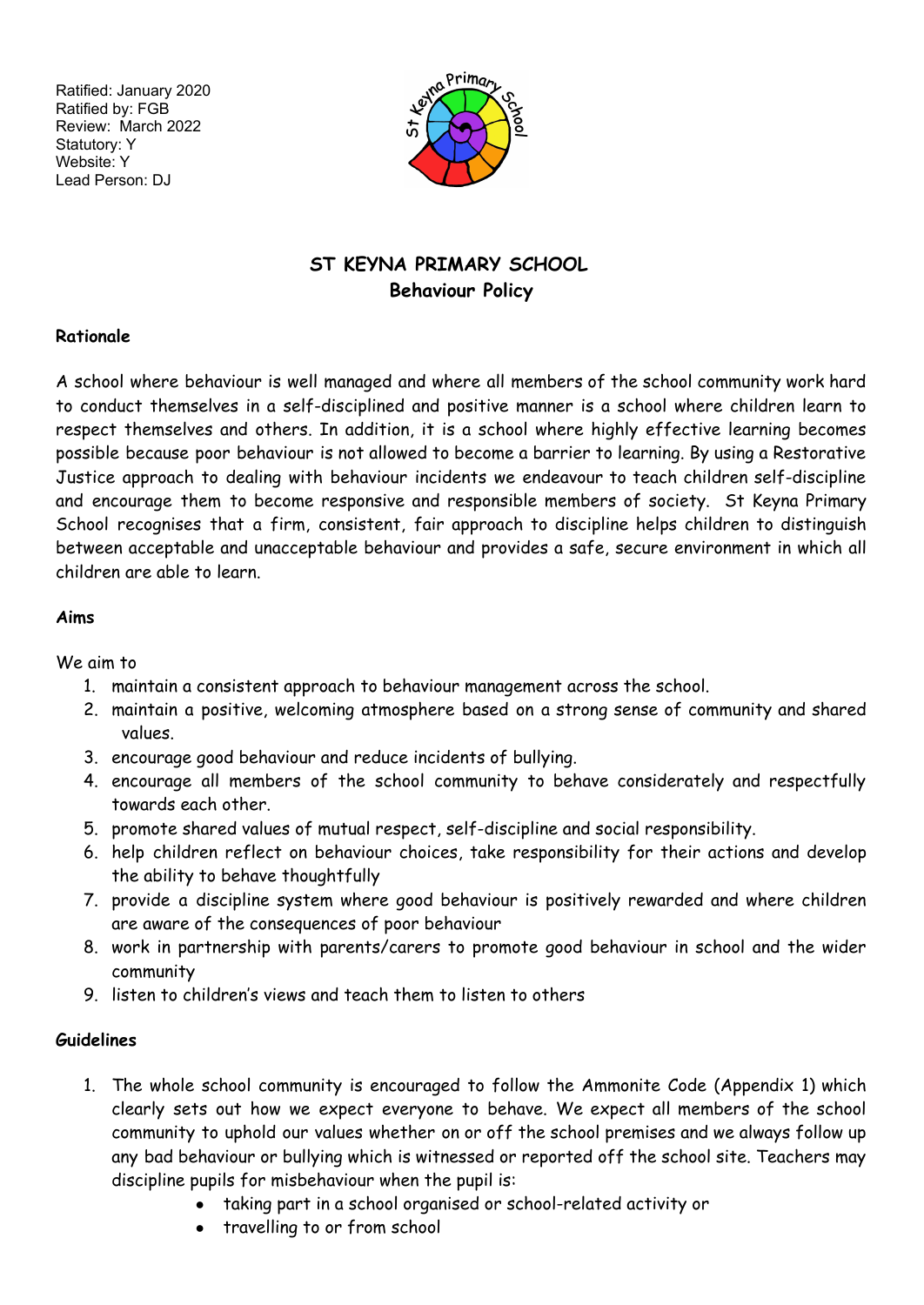- wearing school uniform or
- in some other way identifiable as a pupil at the school

-or misbehaviour at any time, whether or not the conditions above apply, that:

- could have repercussions for the orderly running of the school or
- poses a threat to a pupil or member of the public or
- could adversely affect the reputation of the school. (DfE Feb 14 Behaviour and Discipline in Schools)

2. There is a clear system of rewards (Appendix 2) which includes class rewards, Class Dojo points, good work stamps and a whole range of individual rewards that help us to promote a positive approach to behaviour management. These rewards celebrate both good behaviour and achievement in work.

3. Where children are not following the Ammonite Code and do not show respect for staff, fellow pupils, buildings and property, the sanctions system (Appendix 3) will be implemented following a restorative justice approach (Appendix 3a)

4. If a child is violent, abusive or aggressive and especially where adult intervention has been essential then a full incident record should be written on CPOMs.

5. All staff are responsible for ensuring there is good behaviour in and around the school by acting as role models, responding appropriately and consistently to both good and bad behaviour and by maintaining a high profile in the classroom, playground and on school visits.

6. Children will not be left unsupervised at any time. However children deemed responsible by staff may be granted permission to work on tasks around the school from time to time.

7. General School Rules (Appendix 5), agreed by staff and pupils, are displayed prominently around the school.

8. Each class has a purple behaviour monitoring record file where a summary of monthly individual behaviour is analysed against key categories-talking/interrupting in class, distracting others, being physical, being disrespectful/name calling. Children who feature significantly will be subject to further action such as meeting with parents/carers, behaviour plans etc. A monthly summary is submitted to the Headteacher for analysis.

9. The quality and content of teaching and learning has an effect on behaviour. Teachers bear the responsibility to provide learning opportunities that are differentiated, meaningful, have clear outcomes and provide appropriate levels of challenge and support. Lessons that are fun will help all children to feel involved and motivated. Disruptive behaviour is more likely to arise when pupils are frustrated or when their self-esteem is threatened by failure.

10. All staff will be quick to praise good behaviour of all children in school: children who are making good behaviour choices need to be noticed and to feel that they are being successful. Praise and appreciation promotes self-confidence.

11. Staff will guard against labelling or stereotyping children by their behaviour.

12. All staff will maintain high professional standards of conduct no matter how challenging a child's behaviour may be.

13. Attitudes and remarks that are sexist, homophobic, biphobic, transphobic, disparaging towards those of different religion, races or with different skin colour or make fun of a person's disability (including physical disability, mental illness or special educational needs) will be actively challenged by all staff.

14. Parents/carers will be informed that the school has a duty to report all incidents that are homophobic, biphobic, transphobic, racist or disablist.

15. Parents/carers will be kept informed of concerns regarding their child's behaviour and requested to work with the school to encourage positive behaviour.

16. A child whose behaviour continues to be a regular concern will require differentiated support which will be outlined in Pupil Inclusion Plans and/or Personal Learning Plans.

17. Where there is a high risk of exclusion a Pastoral Support Programme may be drawn up and implemented.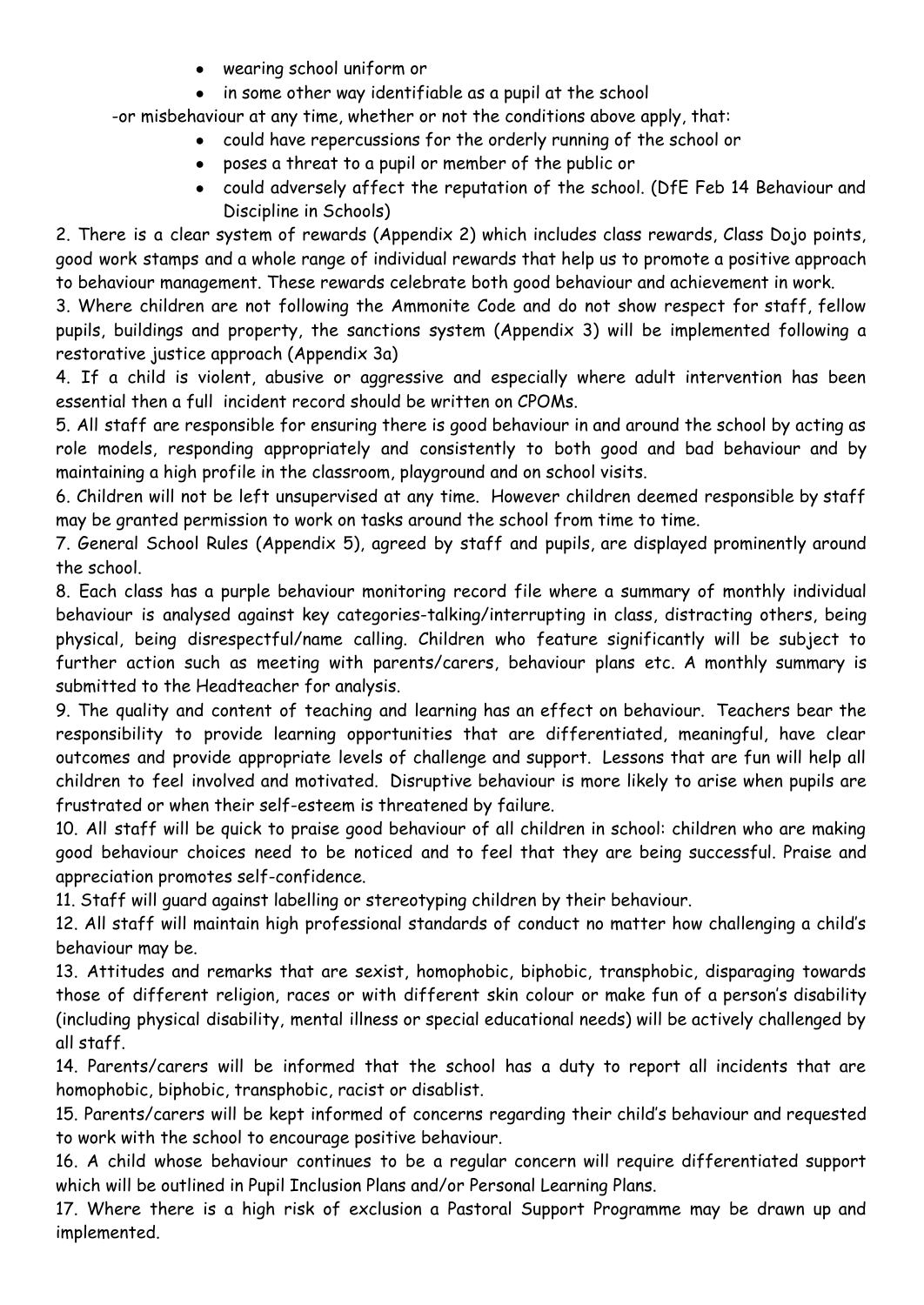18.The governors recognise that in exceptional circumstances it may become necessary for the Headteacher to exclude a pupil. The step will be taken with reference to current DfE guidance and the Local Authority Policy and Principles. The LA must be notified of all exclusions.

19. Circle Time sessions will be used as a general forum (without drawing attention to individuals), to address behavioural issues such as behaving unacceptably towards others.

20. The PSHE curriculum is used to explicitly teach children about behaving positively. We also look for opportunities in assemblies and whole school events. The Friday Celebration Assembly is frequently used to remind the whole school about particular behaviour issues and to monitor whole school standards.

21. There are occasions when outside agencies may be used to develop children's understanding of behaviour and relationships, e.g. Parent Support Advisor, School Nurse.

22. The School Council provides children with a forum to express their views and make suggestions about behaviour and other issues in school.

23. Where a child's behaviour is of concern, a review meeting is held regularly to discuss problems and plan for future support. A member of SLT and a Class Teacher will participate, and children and parents/carers are involved as appropriate.

#### **Inclusion**

St Keyna Primary School actively seeks to include all pupils and to remove barriers to learning. It is recognised that children who present challenging behaviour need to be included too and every effort is made to provide support (e.g. through small targets, individual behaviour reward systems, academic and emotional support, bubble time, social skills programmes and our nurture provision) to enable them to develop strategies to manage their behaviour and be more able to participate in the curriculum provision. However, we recognise too that disruptive behaviour affects the learning of all children. Whilst the school's behaviour policy seeks to provide a proactive structure to prevent disruptive behaviour occurring, there will be occasions when pupils may need to be excluded from particular activities for fixed periods. This is set out clearly in the sanctions system (Appendix 3).

St Keyna Primary School recognised that the behaviour policy may need to be flexible to take into account the needs of pupils who are LAC, PLAC, who have an attachment disorder, or who are on the SEND register under Social Emotional Mental Health (SEMH). For example: a child in the above categories may not need to move their name to yellow on the class display, due to the adverse impact that this may cause.

#### **Conclusion**

This policy was written as a result of consultation with stakeholders and through in-service days and staff meetings. The policy will be reviewed in Jan 2022.

If you require this policy in another format e.g. large print, Braille or audio-tape or in another language, please contact the school office.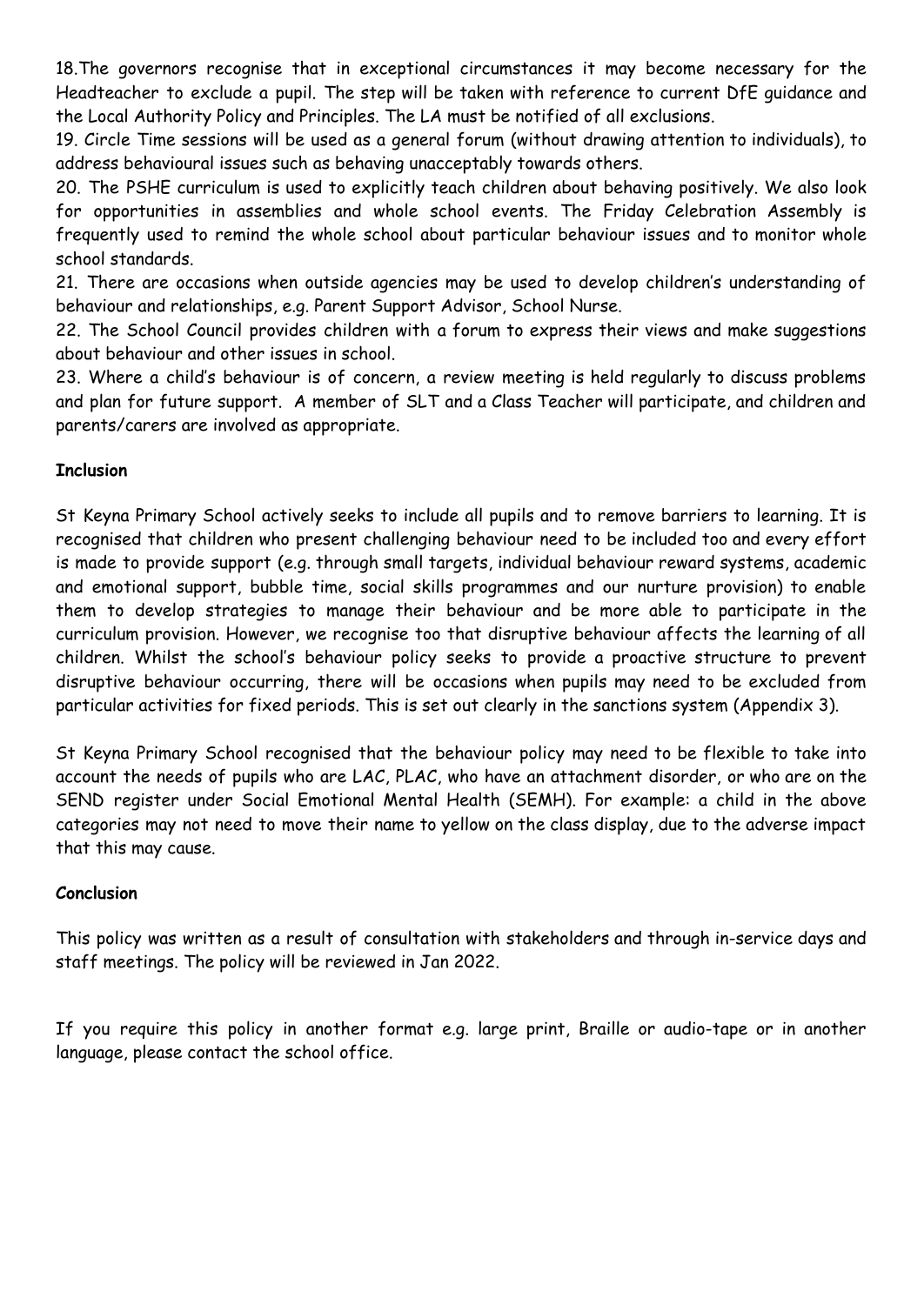## **THE AMMONITE CODE**

**We care for ourselves, each other**

**and our school.**

**We are polite to everyone and**

**listen to what they have to say.**

**We work together and follow**

**adults' instructions first time.**

**Our words and actions make school**

**a safe, happy and friendly place.**

**We try our best and help ourselves**

**and others to learn.**

**We have good manners, are**

**kind and helpful.**

**We tell the truth and forgive the**

**mistakes of others.**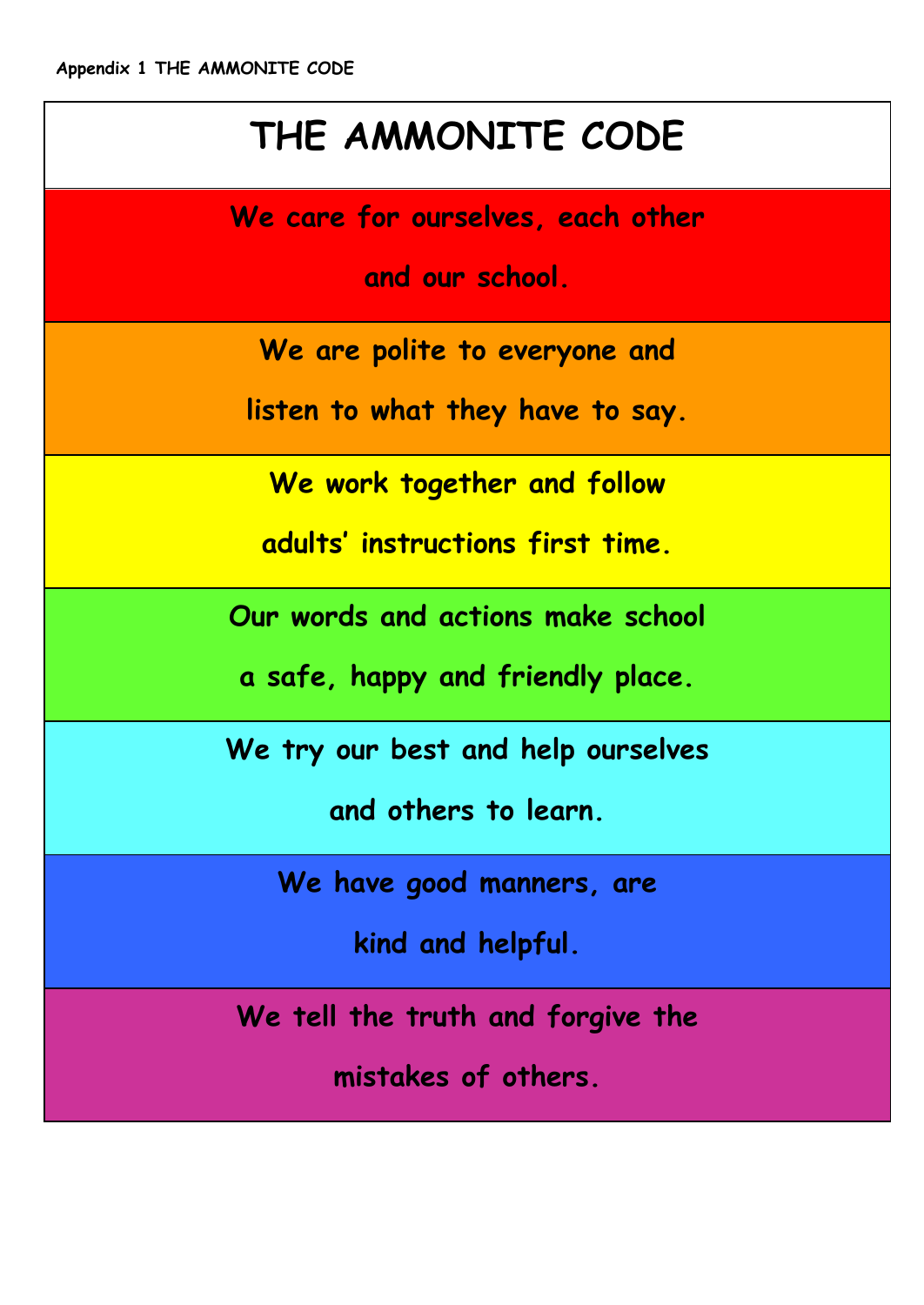### SCHOOL REWARDS

- Class reward chart; 10 stamps = a class reward afternoon of their choice of activity.
- Certificates  $\checkmark$ Star of the day (EYFS & KS1) - received in class

 $\checkmark$ Student of the week (KS2) - received in class

✔Congratulations - Certificate of Merit (awarded in Celebration Assembly)

✔Animal Skills Certificates: Dog, Cat, Bee, Dolphin, Tortoise, Unicorn (awarded in Celebration Assembly)

 $\nu$ Lunchtime merit - 3 tokens awarded at lunchtimes = a certificate presented in Celebration Assembly

✔SLT Good News certificate

✔Individual Class Dojo points

✔Animal skills display in KS1 classes

✔ Silver and Gold Reward Charts in KS2 classes (gold and silver stickers converted into Dojo points)

EYFS – Name put in Chance Box for a prize draw at the end of the day.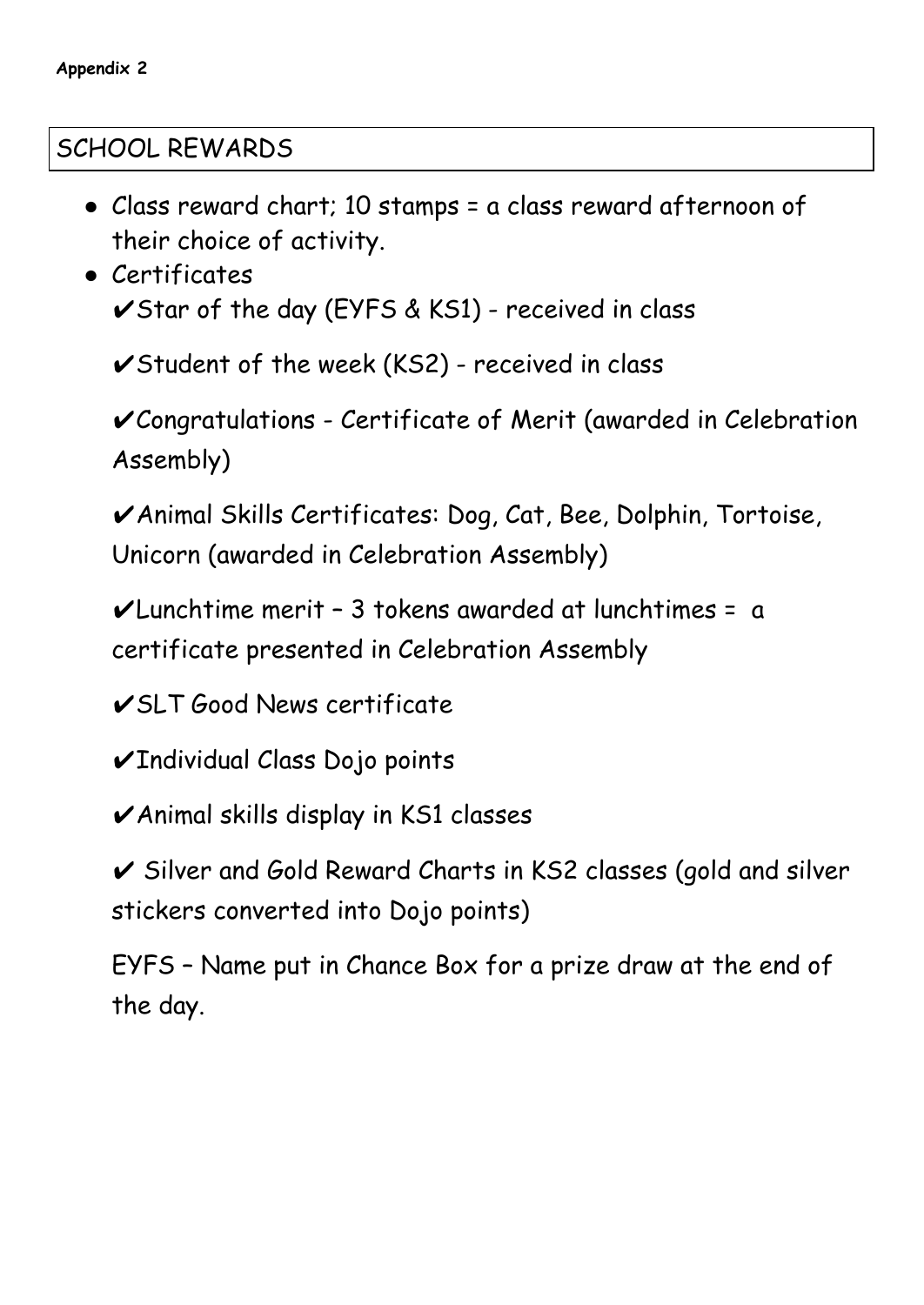

# **ST KEYNA PRIMARY SCHOOL**

# **CLASS REWARD CHART**

**Collect ten stickers and choose a reward.**

## **What will you choose?**

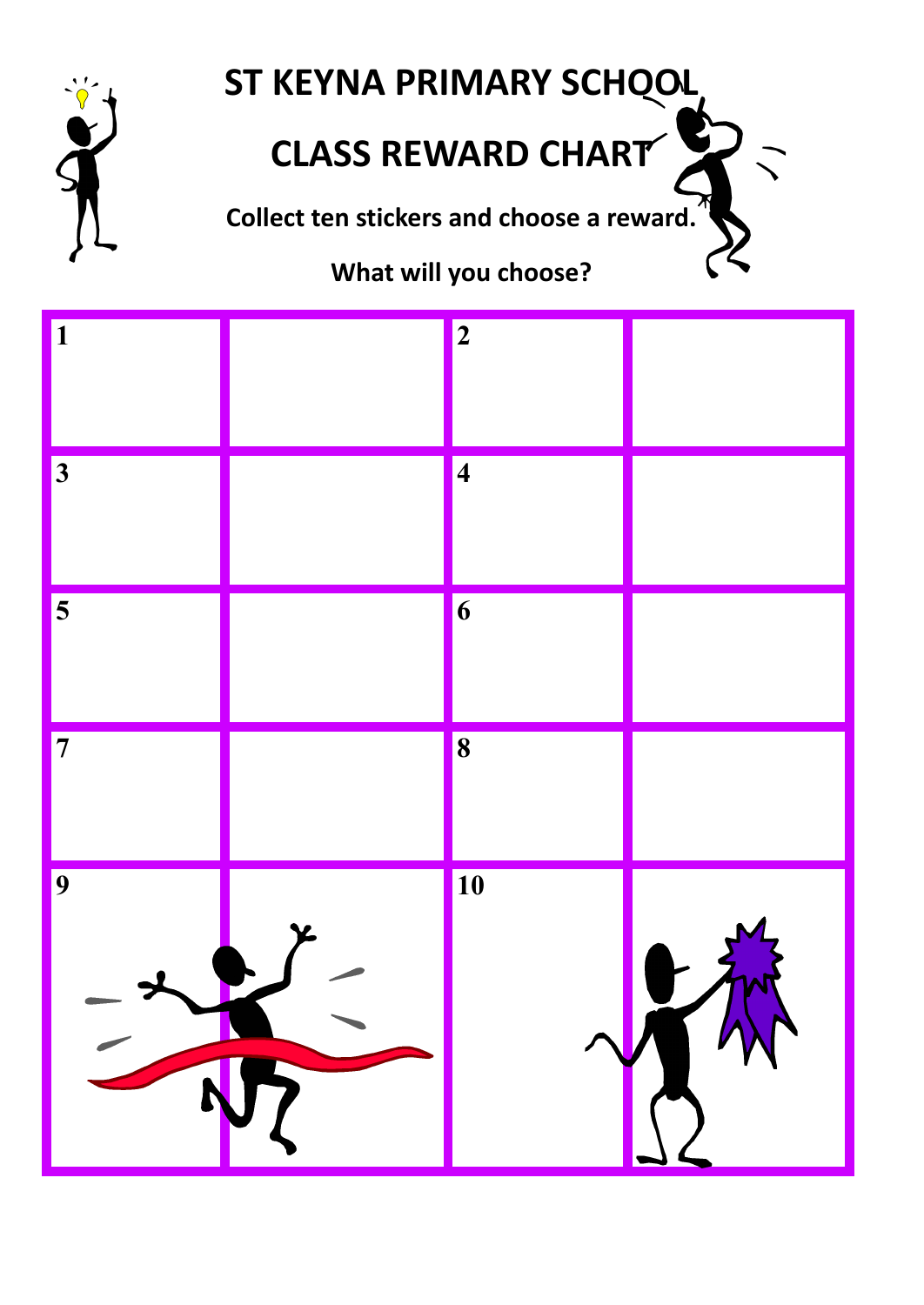#### **APPENDIX 3 SANCTIONS SYSTEM**

|                |                | Record                    | Action                                                              | Sanction                                                                                                   |
|----------------|----------------|---------------------------|---------------------------------------------------------------------|------------------------------------------------------------------------------------------------------------|
| 1              | <b>WARNING</b> | <b>NONE</b>               | Verbal warning                                                      | None                                                                                                       |
|                |                |                           |                                                                     |                                                                                                            |
|                |                |                           |                                                                     |                                                                                                            |
| $\overline{2}$ | <b>BLUE</b>    | <b>NONE</b>               | Warning to move name card down                                      | None                                                                                                       |
|                |                |                           | to blue zone 'calm down'. At end                                    |                                                                                                            |
|                |                |                           | of session child seeks permission                                   |                                                                                                            |
|                |                |                           | from teacher to remove name                                         |                                                                                                            |
|                |                |                           | from blue zone and return to the<br>zone they were at previously.   |                                                                                                            |
| 3              | <b>YELLOW</b>  | <b>Write</b>              | Child moves his/her name card to                                    | <b>Foundation Stage-</b>                                                                                   |
|                | $\overline{1}$ | reason on                 | the yellow 1 zone.                                                  | 5 minutes 'time out' sitting on a chair watched by adult                                                   |
|                |                | 'Yellow 1'                | Once sanction has been completed                                    | as soon after the event as possible                                                                        |
|                |                | section of                | child seeks permission from                                         |                                                                                                            |
|                |                | class<br>behaviour        | teacher to remove name from<br>yellow zone and return to the        | KS1-5mins 'time out' by Sapphire wall at breaktime /<br>lunchtime. If during the afternoon then sit out of |
|                |                | record                    | green zone.                                                         | storytime                                                                                                  |
|                |                | sheet                     |                                                                     |                                                                                                            |
|                |                |                           |                                                                     | KS2 - 10mins 'time out' at breaktime /lunchtime in                                                         |
|                |                |                           |                                                                     | designated indoor space -completing work. If during the                                                    |
|                | <b>YELLOW</b>  | <b>Write</b>              |                                                                     | afternoon then sanction carried forward to next day.                                                       |
| 4              | $\overline{2}$ | reason on                 | Child moves his/her name card to<br>the yellow 2 zone.              | <b>Foundation Stage-</b><br>5 minutes 'time out' sitting on a chair watched by adult                       |
|                |                | 'Yellow 2'                | Once sanction has been completed                                    | as soon after the event as possible                                                                        |
|                |                | section of                | child seeks permission from                                         |                                                                                                            |
|                |                | class                     | teacher to remove name from                                         | KS1-5mins 'time out' by Sapphire wall at breaktime /                                                       |
|                |                | behaviour                 | yellow zone and return to the                                       | lunchtime. If during the afternoon then sit out of                                                         |
|                |                | record<br>sheet           | green zone.                                                         | storytime                                                                                                  |
|                |                |                           |                                                                     | KS2 - 10mins 'time out' at breaktime /lunchtime in                                                         |
|                |                |                           |                                                                     | designated indoor space -completing work. If during the                                                    |
|                |                |                           |                                                                     | afternoon then sanction carried forward to next day.                                                       |
| 5              | <b>ORANGE</b>  | <b>Write</b><br>reason on | Name card moved to orange zone<br>-not to be removed that day. Send | Pupil reprimanded. Miss another 'time out' and/or<br>complete work and/or write letter of apology at SLT   |
|                |                | 'Orange                   | to key Stage Leader or Deputy                                       | discretion.                                                                                                |
|                |                | section' of               | Head escorted by TA/sensible child                                  | Class teacher inform parent/carer                                                                          |
|                |                | class                     | at breaktime if due to                                              |                                                                                                            |
|                |                | behaviour                 | accumulation, or straight away if                                   |                                                                                                            |
|                |                | record<br>sheet           | serious incident                                                    |                                                                                                            |
| 6              | <b>RED</b>     | <b>Write</b>              | Name card moved to red zone-not                                     | In-school exclusion for the rest of the day or following                                                   |
|                |                | reason on                 | to be removed that day. Send to                                     | day as determined by HT or DH. Parents/carers                                                              |
|                |                | 'Red'                     | Head / Deputy or other member of                                    | contacted by phone if appropriate & follow-up letter                                                       |
|                |                | section of                | SLT if not available.                                               | issued.                                                                                                    |
|                |                | class                     |                                                                     |                                                                                                            |
|                |                | behaviour<br>record       |                                                                     |                                                                                                            |
|                |                | sheet                     |                                                                     |                                                                                                            |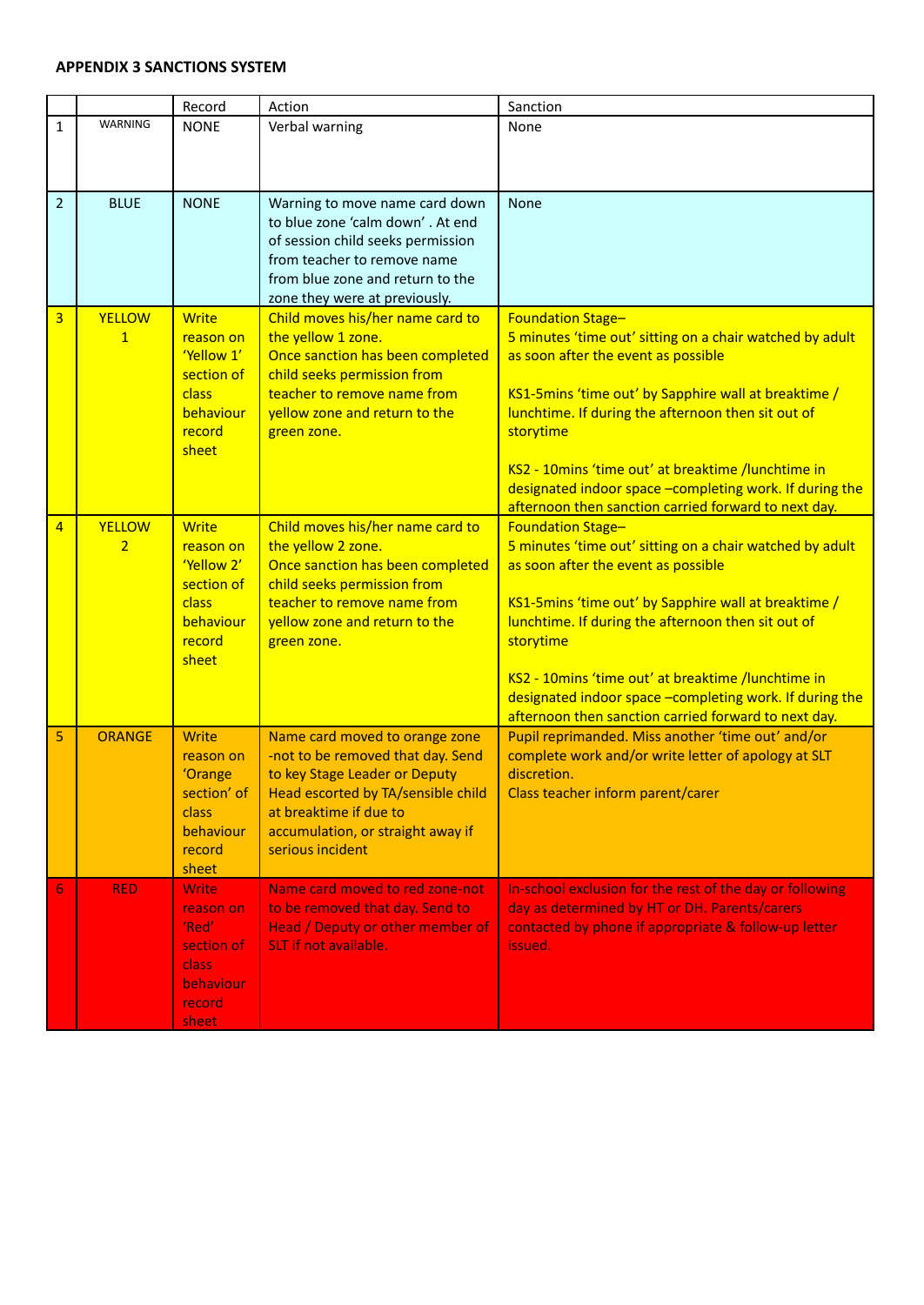Appendix 3a

#### **Restorative Questions**

#### **To respond to challenging behaviour**

What happened?

What were you thinking about at the time?

Who has been affected by what you did and how?

How do you think (the victim) felt when you did that?

What do you think you need to do to make things right?

#### **Should there be any consequences? Have you broken the Ammonite Code?**

What have you learnt to help you make the right choices next time?